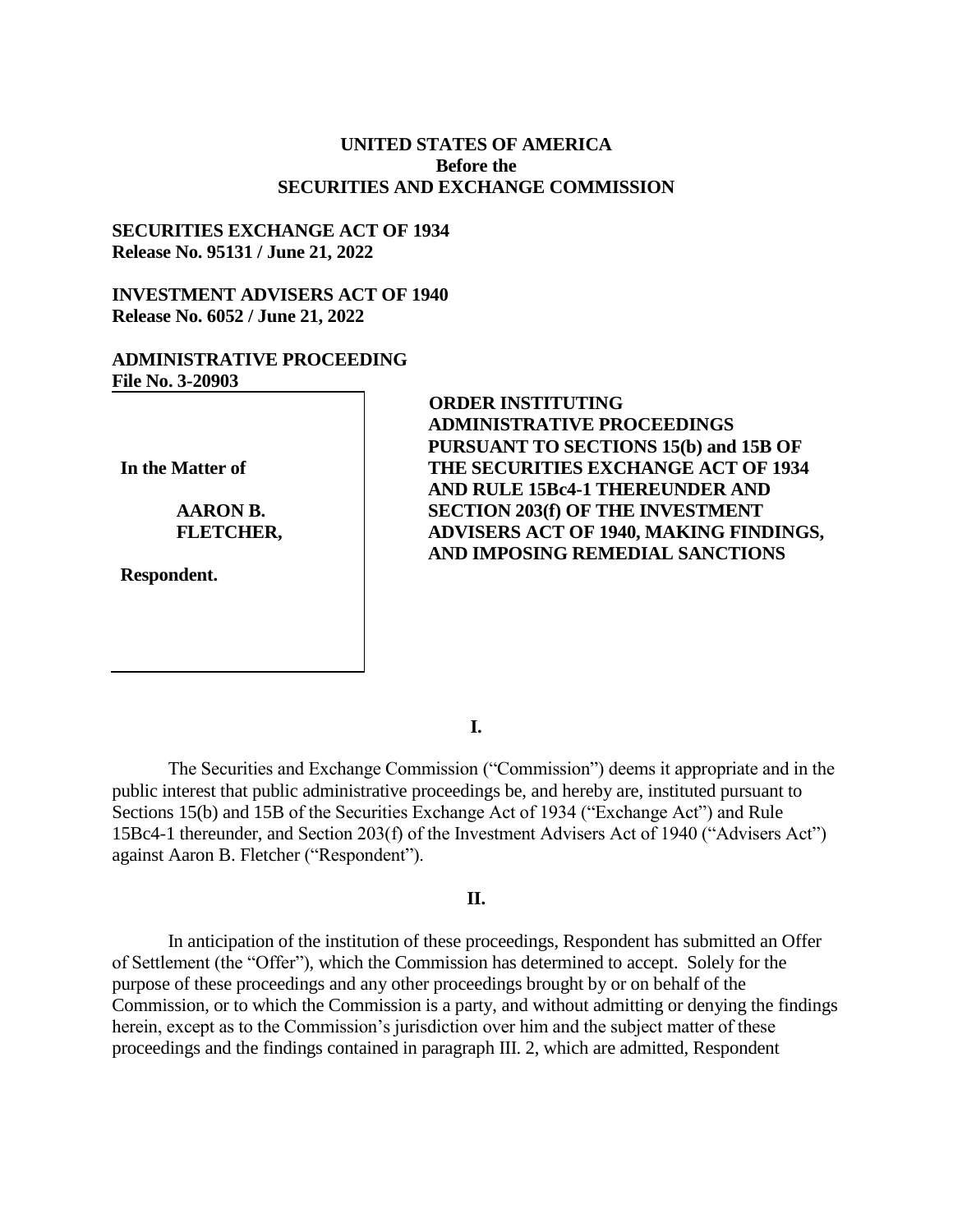consents to the entry of this Order Instituting Administrative Proceedings Pursuant to Sections 15(b) and 15B of the Securities Exchange Act of 1934 and Rule 15Bc4-1 thereunder and Section 203(f) of the Investment Advisers Act of 1940, Making Findings, and Imposing Remedial Sanctions ("Order"), as set forth below.

### **III.**

On the basis of this Order and Respondent's Offer, the Commission finds that:

1. Respondent was the owner and sole employee of Twin Spires Financial LLC, ("Twin Spires"), a municipal advisor which was not registered with the Commission. Between June 2015 and July 2018, Fletcher was associated with another entity, which was registered with the SEC as a broker-dealer, investment adviser and municipal advisor. Fletcher, 48 years old, is a resident of Frisco, Texas.

2. On June 14, 2022, a final judgment was entered by consent against Respondent, permanently enjoining him from future violations of Sections 17(a) of the Securities Act of 1933 ("Securities Act"), Sections  $10(b)$ ,  $15B(a)(1)(B)$  and  $15B(c)(1)$  of the Exchange Act and Rule 10b-5 thereunder, and MSRB Rules G-17, and G-42, in the civil action entitled Securities and Exchange Commission v. Twin Spires, et al., Civil Action Number 3:22-cv-01467 in the United States District Court for the Western District of Louisiana.

3. The Commission's complaint alleged that, in connection with the sale of municipal bonds in 2017 and 2018 by the Town of Sterlington, Louisiana, Fletcher caused Twin Spires to provide municipal advisory services to the Town without being registered as a municipal advisor with the Commission. The complaint also alleged that, in order to obtain approval for the Town to issue the bonds, Fletcher prepared false financial projections which the Town submitted in its applications to the Louisiana Bond Commission ("Bond Commission") seeking approval to issue the bonds. The complaint also alleged that Fletcher made misleading statements to some investors in the bonds by: (1) providing them copies of the Town's applications to the Bond Commission without disclosing that the applications included fraudulent projections; and (2) representing to one investor that the bonds had been approved by the Bond Commission without disclosing that the application included fraudulent projections.

#### **IV.**

In view of the foregoing, the Commission deems it appropriate and in the public interest to impose the sanctions agreed to in Respondent Fletcher's Offer.

Accordingly, it is hereby ORDERED pursuant to Sections 15(b)(6) and 15B of the Exchange Act and Rule 15Bc4-1 thereunder, and Section 203(f) of the Advisers Act that Respondent Fletcher be, and hereby is barred from association with any broker, dealer, investment adviser, municipal securities dealer, municipal advisor, transfer agent, or nationally recognized statistical rating organization; and barred from participating in any offering of a penny stock, including: acting as a promoter, finder, consultant, agent or other person who engages in activities